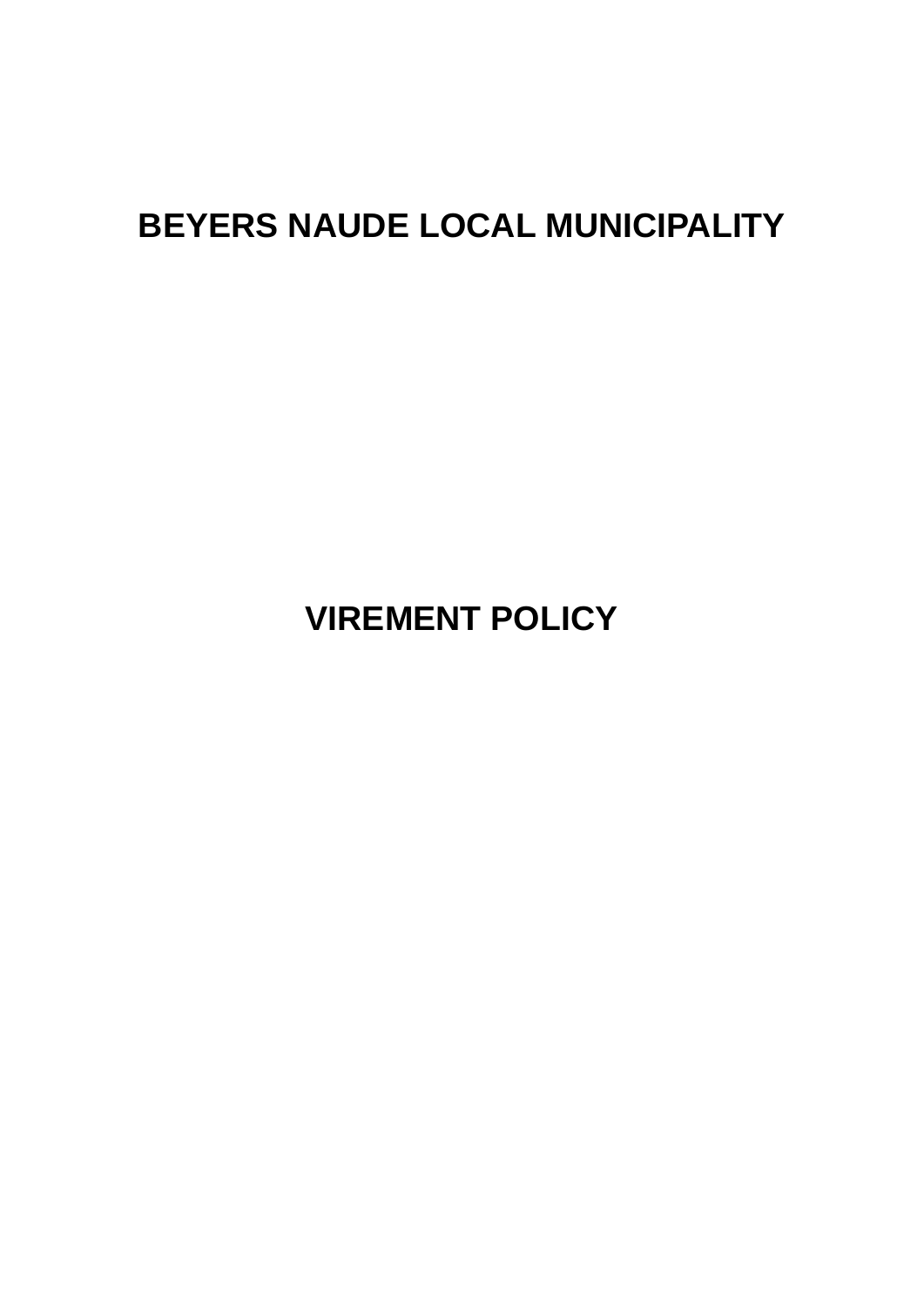|                                                | 11.1<br>TRANSFER S BETWEEN COST/FUNCTIONAL AREAS  12<br>11.2<br>11.3<br>TRANSFERS FROM OPERATING TO CAPITAL  13<br>11.4 |  |  |  |  |
|------------------------------------------------|-------------------------------------------------------------------------------------------------------------------------|--|--|--|--|
|                                                |                                                                                                                         |  |  |  |  |
|                                                |                                                                                                                         |  |  |  |  |
|                                                |                                                                                                                         |  |  |  |  |
| 15. POLICY IMPLEMENTATION AND REVIEW DATES  15 |                                                                                                                         |  |  |  |  |
|                                                |                                                                                                                         |  |  |  |  |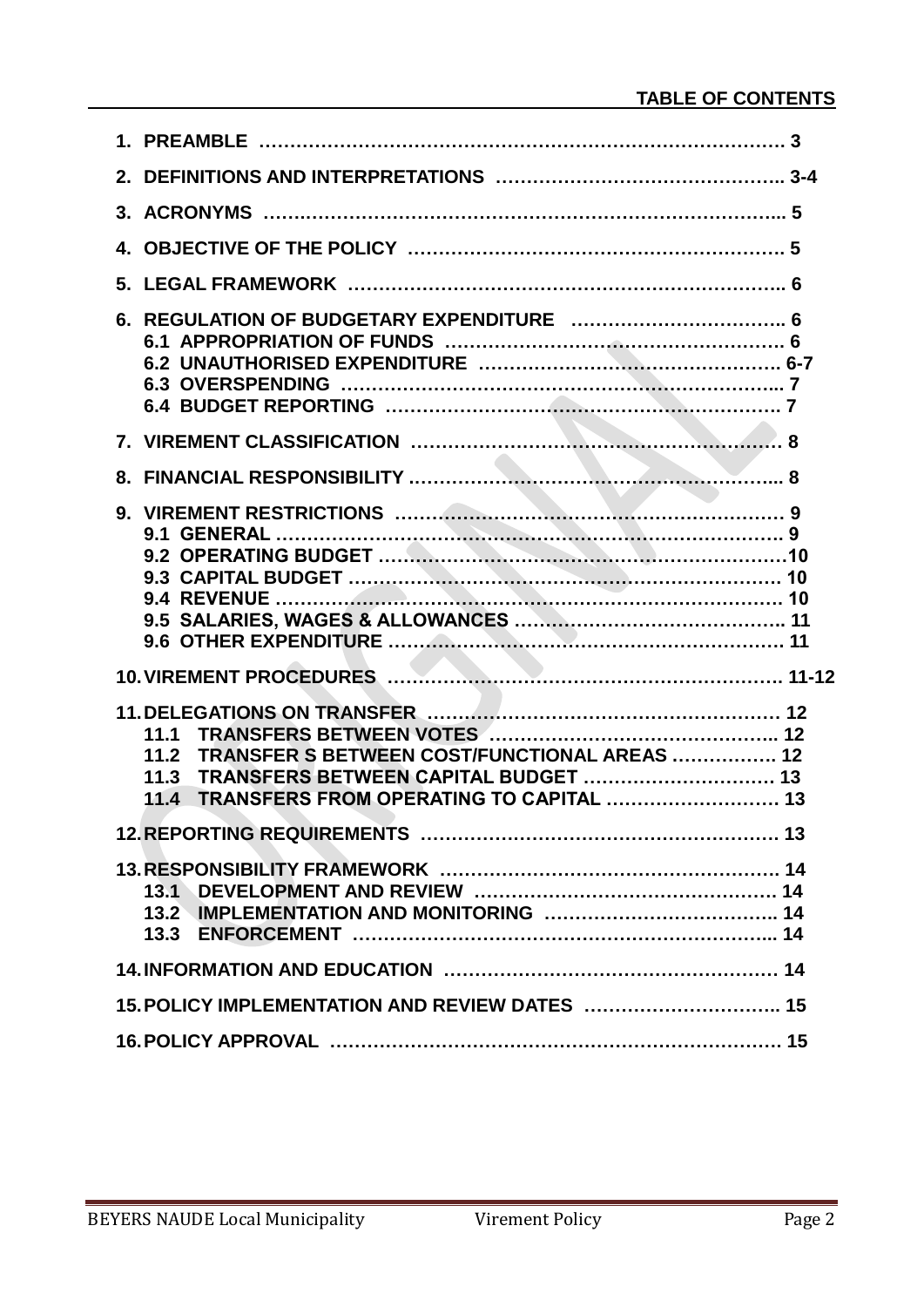# **1. PREAMBLE**

A virement represents a flexible mechanism to effect budgetary amendments within a municipal financial year.

The Council approve a medium term expenditure framework budget (3-year budget) before the start of the financial year. The approved budget is an estimation of the activities in financial terms period. The budget consists of an operating and a capital budget based on the strategic objectives of the local government.

In practice, as the year progresses, circumstances may change such that certain estimates are under-budgeted and others over-budgeted. Changing circumstances and priorities during a financial period may give rise to a need to transfer funds within or between approved Votes, as defined in the Municipal Finance Management Act 56 of 2003 (MFMA), where there is a saving. The treatment of such instances may, however, be dependent on whether an adjustment budget is required or not.

# **2. DEFINITIONS AND INTERPRETATION**

This Section also contains definitions explaining the meaning of certain words used in the Policy as well as provisions regarding the interpretation of the Policy. In this policy, unless the context shows that another meaning is intended:

- a) *"Accounting Officer"*: the municipal manager of a municipality is the accounting officer of the municipality in terms of section 60 of the MFMA.
- b) *"Adjustment budget"*: means a budget as described in section 28 of the MFMA and in Part 4 of the Municipal Budget and Reporting Regulations
- c) **"***Approved budget***"**: means an annual budget approved by a municipal council.
- d) **"***Budget related Policy***"**: means a policy of a municipality affecting or affected by the annual budget of the municipality.
- e) **"***Chief Financial Officer***"**: means a person designated in terms of the MFMA who performs such budgeting, and other duties as may in terms of section 80 & 81 of the MFMA be delegated by the accounting officer to the chief financial officer.
- f) **"***Capital Budget***"**: This is the estimated amount for capital item in a given fiscal period. Capital items are fixed assets such as facilities and equipment, the cost which is normally written off over a number of fiscal periods.
- g) **"***Council***"**: means the council of the BEYERS NAUDE municipality referred to in section 18 of the Municipal Structures Act.
- h) **"***Financial Yea***r"**: means a 12 month period commencing from 1 July and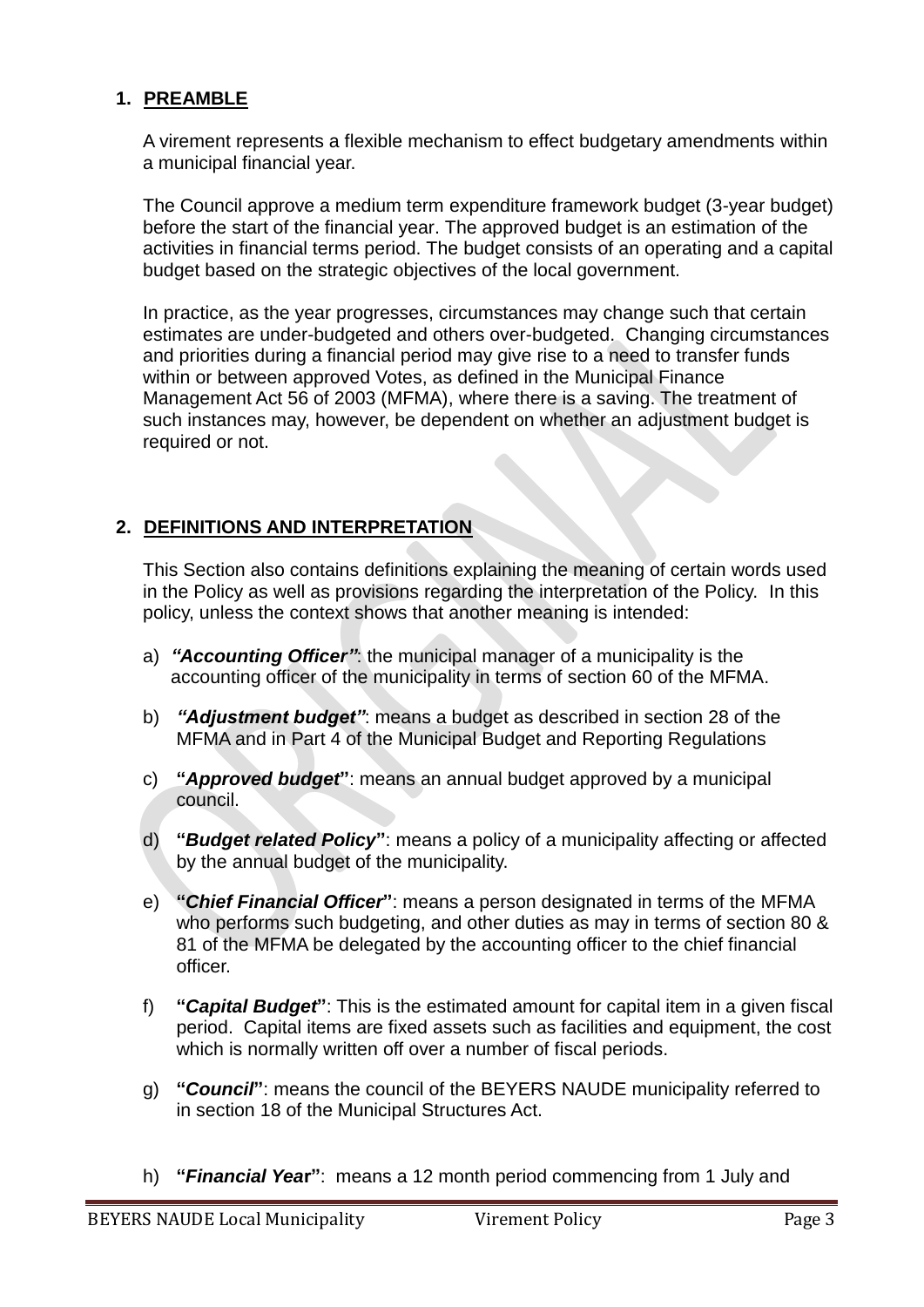ending on 30 June.

- i) **"***Line Item***"**: an appropriation that is itemized on a separate line in a budget adopted with the idea of greater control over expenditures
- j) *"Municipal Budget and Reporting Regulations"*: means the regulations contained in the General Notice No. 393 of 2009 published in Government Gazette 32141 of 17 April 2009.
- k) **"***Operating Budget***"**: the towns financial plan, which outlines proposed expenditure for the coming financial year and estimates the revenues used to finance them.
- l) **"***Ring Fenced***"**: an exclusive combination of the items grouped for specific purposes for instance salaries and wages.
- m) *"Senior Manager"*: means a manager of a department as envisaged in section 56 of the Municipal Systems Act No. 32 of 2000 and includes any person acting as such and to whom financial powers and duties for purposes of this policy have been delegated in terms of section 79 of the MFMA.
- n) *"Service delivery and budget implementation plan***"**: means a detailed plan approved by the mayor of a municipality in terms of section 53(1) (ii) for implementing the municipality's delivery of municipal services and its annual budget.
- o) **"***Virement"*: is the process of transferring an approved budgetary provision from one operating cost element or capital project to another within a vote during a municipal financial year and which results from changed circumstances from that which prevailed at the time of the previous budget adoption.
- p) **"Vote"**: means one of the main segments into which a budget of a municipality is divided for the appropriation of funds for the different departments or functional areas of the municipality and which specifies the total amount that is appropriated for the purpose of the department or functional area concerned.

.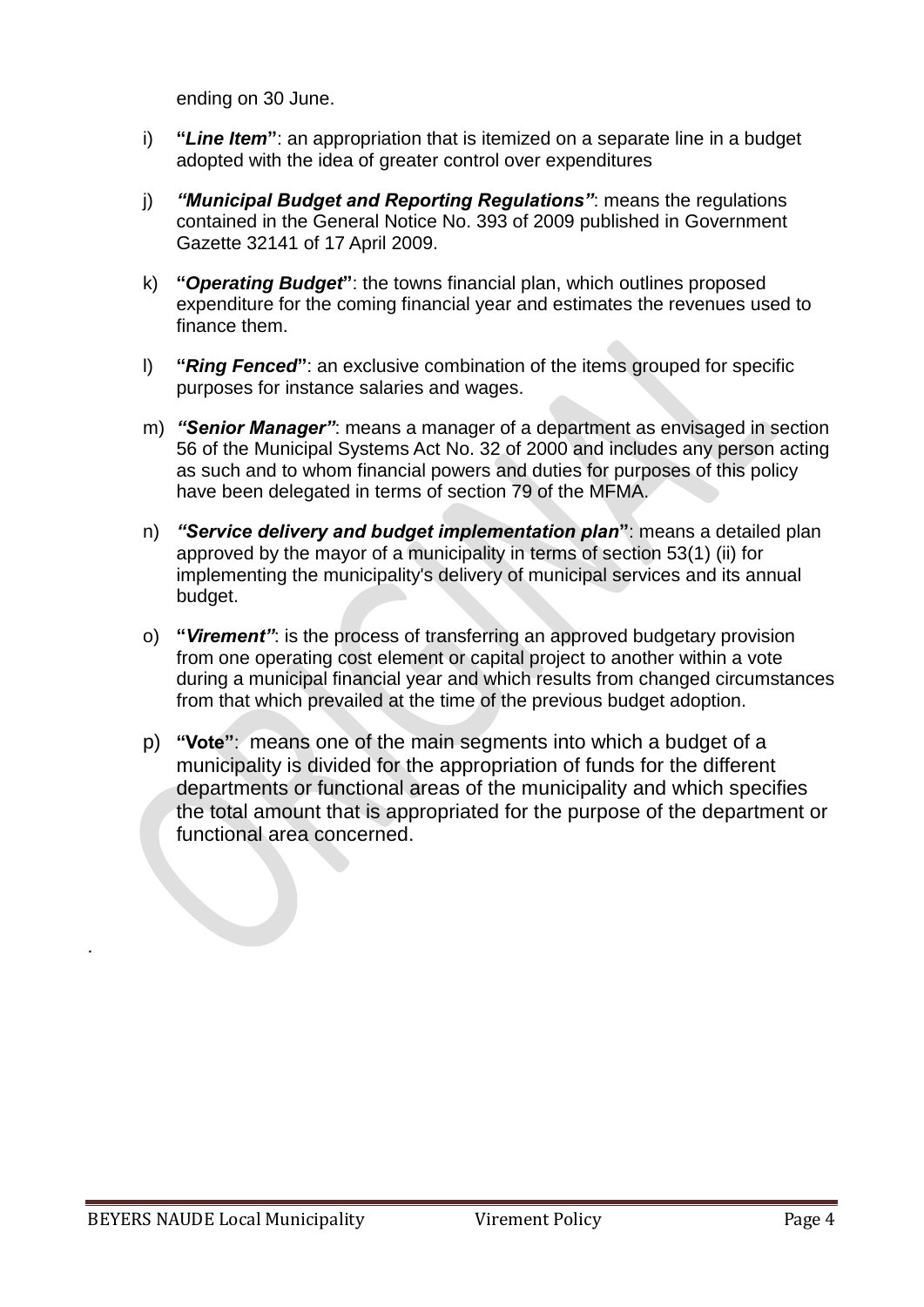# **3. ACRONYMS**

- a) AO Accounting Officer
- b) CFO Chief Financial Officer
- c) CM Council Minute/'s
- d) IDP Integrated Development Plan
- e) MM Municipal Manager
- f) MBRR Municipal Budget and Reporting Regulations
- g) MFMA Municipal Finance Management Act No. 56 of 2003
- h) MSA Municipal Systems Act
- i) SDBIP Service Delivery and Budget Implementation Plan

# **4. OBJECTIVES OF THE POLICY**

The main objectives of the policy are as follows:

- to allow limited flexibility in the use of budgeted funds.
- to enable management, to act on occasions such as disasters, unforeseen expenditure and unavoidable expenditure or savings as they arise to accelerate service delivery in a financially responsible manner.
- to provide guidelines to senior management in the use of virements as a mechanism in their day-to-day management of their budgets.
- to empower management with an efficient financial and budgetary system to ensure optimum service delivery within the current legislative framework of the MFMA and the municipality's system of delegations.

The Chief Financial Officer has a statutory duty to ensure that adequate policies and procedures are in place to ensure an effective system of financial control. A municipality's virement policy and its underlying administrative process within the system of delegations is one of these controls.

It is the responsibility of each Head of Department (S57 managers) to which funds are allocated, to plan and conduct assigned operations so as not to expend more funds than budgeted and to ensure that allocated funds are utilized economically, effectively and efficiently and for approved purpose(s).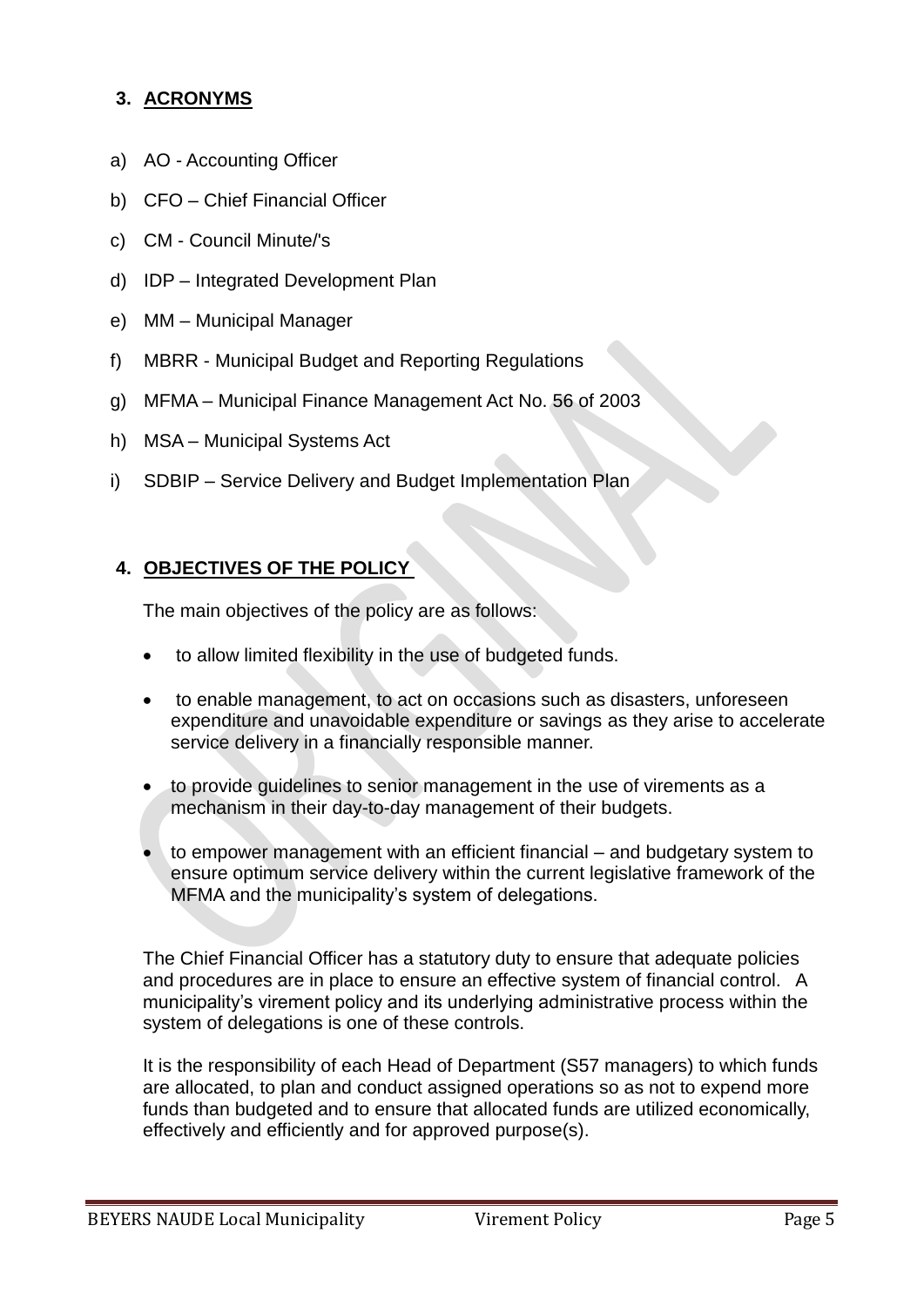# **5. LEGAL FRAMEWORK**

- In terms of section 15 of the MFMA, no expenditure may be incurred unless provision has been made thereof in the approved operating and capital budgets.
- $\bullet$  In terms of section 28 (2) (d) of the MFMA, an adjustment budget may authorize the utilization of projected savings in one vote towards spending under another vote.
- Section 78(1)(b) of the MFMA also states that "Each senior manager of a municipality and each official of a municipality exercising financial management responsibilities must take all reasonable steps within their respective areas of responsibility to ensure that the financial and other resources of the municipality are utilised effectively, efficiently, economically and transparently"
- Section 81 (1) (d) of the MFMA states that "the chief financial officer of a municipality must advise senior managers and other senior officials in the exercise of the powers and duties assigned to them in terms of section 78 or delegated to them in terms of section 79 of the Act".
- MFMA Circular 51 of 2010 which states that each municipality must put in place a council approved Virements policy, which should provide clear guidance to managers of when they may shift funds between items, projects, programmes and votes

# **6. REGULATION OF BUDGETARY EXPENDITURE**

# **6.1 Appropriation of funds for expenditure**

Section 15 of the Act provides that a municipality may, except where otherwise provided therein, incur expenditure only -

- a) in terms of an approved budget; and
- b) within the limits of the amounts appropriated for the different votes in the approved budget

# **6.2Unauthorised Expenditure**

The Act defines "unauthorized expenditure" as any expenditure incurred by a municipality otherwise than in accordance with section 15 or 11 (3) thereof and includes -

a) overspending of the total amount appropriated in the municipality's approved budget;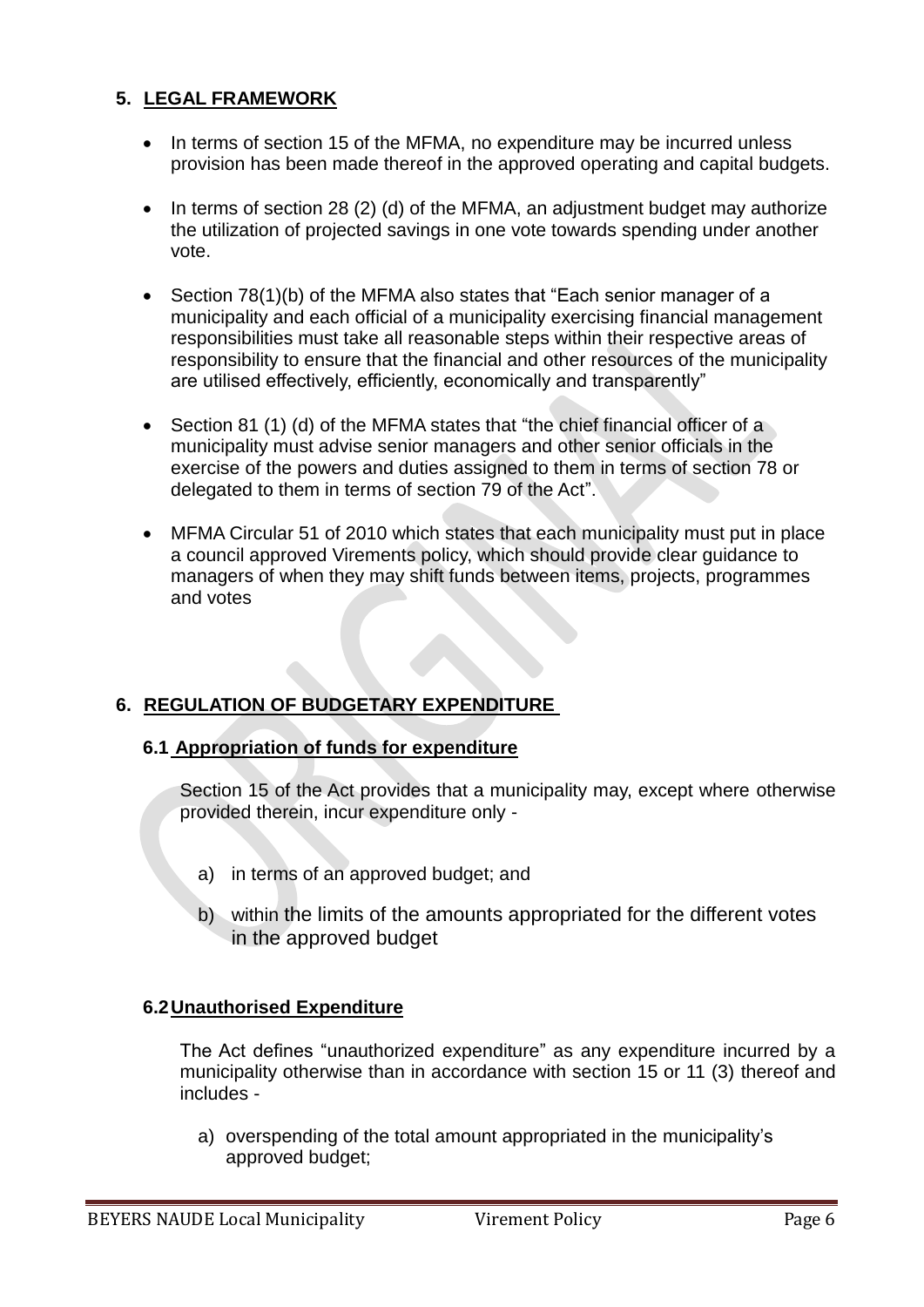- b) overspending of the total amount appropriated for a vote in the approved budget;
- c) expenditure from a vote unrelated to the department or functional area covered by the vote concerned;
- d) expenditure of money appropriated for a specific purpose, otherwise than for that specific purpose;
- e) spending of an allocation referred to in paragraph (b), (c) or (d) of the definition of "allocation" otherwise than in accordance with any conditions of the allocation; or
- f) a grant by the municipality otherwise than in accordance with the Act.

# **6.3Overspending**

The Act defines "overspending" as follows:

- a) in relation to the budget of a municipality, means causing the operational or capital expenditure incurred by the municipality during a financial year to exceed the total amount appropriated in that year's budget for its operational or capital expenditure, as the case may be;
- b) in relation to a vote, means causing expenditure under that vote to exceed the amount appropriated for the vote concerned; or
- c) in relation to expenditure under section 26, means causing expenditure under that section to exceed the limits in subsection (5) of that section

# **6.4Budget Reporting**

Section 71 (1) of the Act provides that the accounting officer of a municipality must by no later than 10 working days after the end of each month submit to the mayor of the municipality and the relevant provincial treasury a statement in the prescribed format on the state of the municipality's budget reflecting the following particulars for that month and for the financial year up to the end of that month –

- g) when necessary, an explanation of
	- i. any material variances from the municipality's projected revenue by source and from the municipality's expenditure projections per vote
	- ii. any material variances from the SDBIP
	- iii. any remedial or corrective steps taken or to be taken to ensure that projected revenue and expenditure remain within the municipality's approved budget.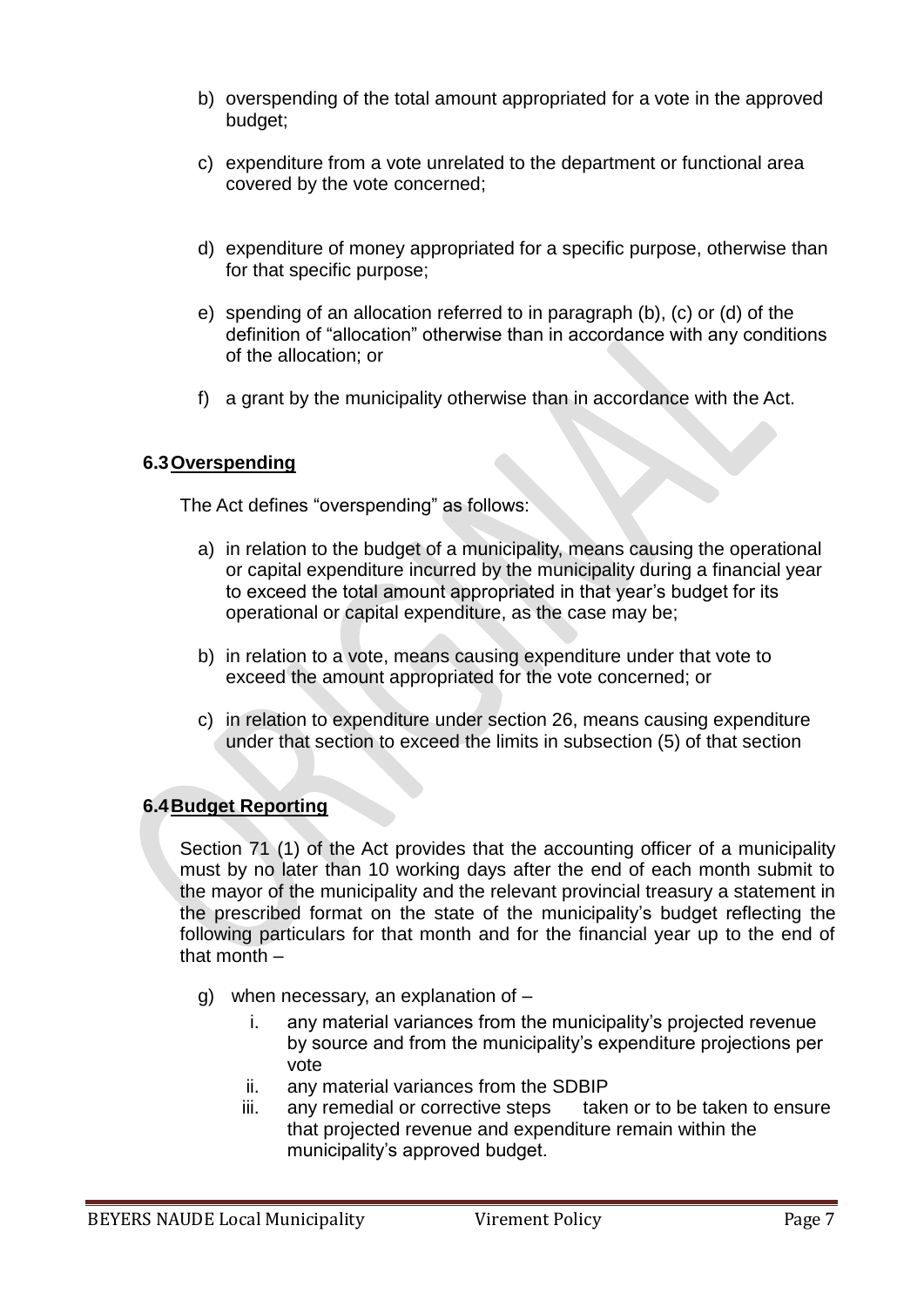# **7. VIREMENT CLASSIFICATION**

Virement is the process of transferring budgeted funds from one line item number to another, to enable budget managers to affect budgetary amendments within a municipal financial year and represents the major mechanism to align and take corrective (financial / budgetary) action within a department during a financial year.

In order for a Directorate to transfer funds from one cost element or capital project to another cost element or capital project, a saving has to be identified within the monetary limitations of the approved "giving" cost element or capital project allocations on the respective budgets. In addition, the transferring vote must clearly indicate to which cost element or capital project the budget provision will be transferred to and provide a clear motivation for the transfer.

Any budgetary amendments of which the net impact will be a change to the total approved annual budget allocation and any other amendments not covered in this policy are to be considered for budgetary adoption via an adjustments budget (as per section 28 of the MFMA).

In terms of section 17 of the MFMA, a municipality's budget is divided into an operating and capital budget and consequently no virements are permitted between operating and capital budgets.

# **8. FINANCIAL RESPONSIBILITIES**

Strict budgetary control measures must be maintained throughout the financial year to ensure that potential overspending and or income under-recovery within individual vote departments is identified at the earliest possible opportunity and that corrective actions are taken to rectify such problems (Section 100 MFMA).

The Chief Financial Officer has a statutory duty to ensure that adequate and effective procedures are in place to ensure an effective system of financial control.

Nevertheless, it is the responsibility of each manager or head of a department or activity to which funds are allotted, to plan and conduct assigned operation so as not to expend more funds than budgeted.

Furthermore, all managers have the responsibility to prevent unauthorized expenditure in terms of the MFMA section 32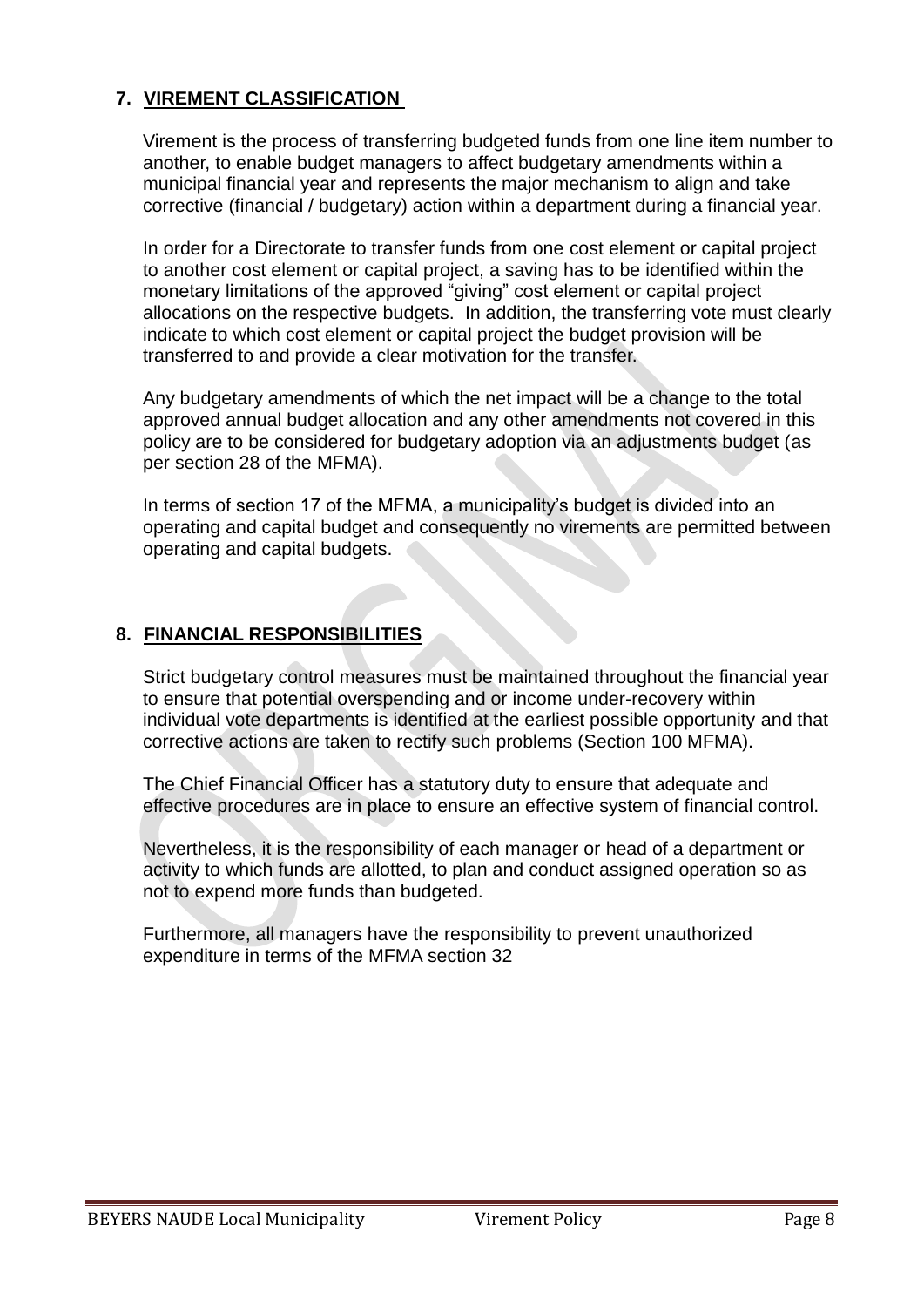# **9. VIREMENT RESTRICTIONS**

# **9.1General**

- a) No funds may be transferred between votes (GFS Classification) without approval of Council.
- b) Virements may not exceed a maximum of 5% of the total approved budget of the affected vote as on the 30 June each year
- c) A virement may not create a new policy, significantly vary current policy, or alter the approved outcome / outputs as approved in the IDP for the current or subsequent years (section 19 and 21 MFMA)
- d) Virements resulting in adjustment to the approved SDBIP needs to be submitted with an adjustment budget to the council with altered output and measurements for approval together with explanations, reasons and motivation for such virements (MFMA Circular 13 page 3 para 3).
- e) No virement may commit the Municipality to increase recurrent expenditure, which commits the Council's resources in the following financial year, without the prior approval of the Council. This refers to expenditure such as entering into agreements into lease or rental agreements such as vehicles, photo copiers, fax machines, etc.
- f) No virement may be made where it would result in over expenditure (Section 32 MFMA)
- g) No virement shall pass to the establishment of the Municipality without the approval of the Municipal Manager or Council .
- h) No virements are permitted in the first three months or the final month of the financial year without the agreement of the Municipal Manager.
- i) No virement proposal shall affect amounts to be paid to another Department without the agreement of the Head of the Department, as recorded on the signed Virement form (Section 15 of the MFMA).
- j) Virement amounts may not be rolled over to subsequent years, or create expectations on following budgets (Section 9 of the MFMA).
- k) An approved Virement does not give expenditure authority and all expenditure resulting from approved virements must still be subject to the procurement / supply chain management policy of Council as periodically reviewed.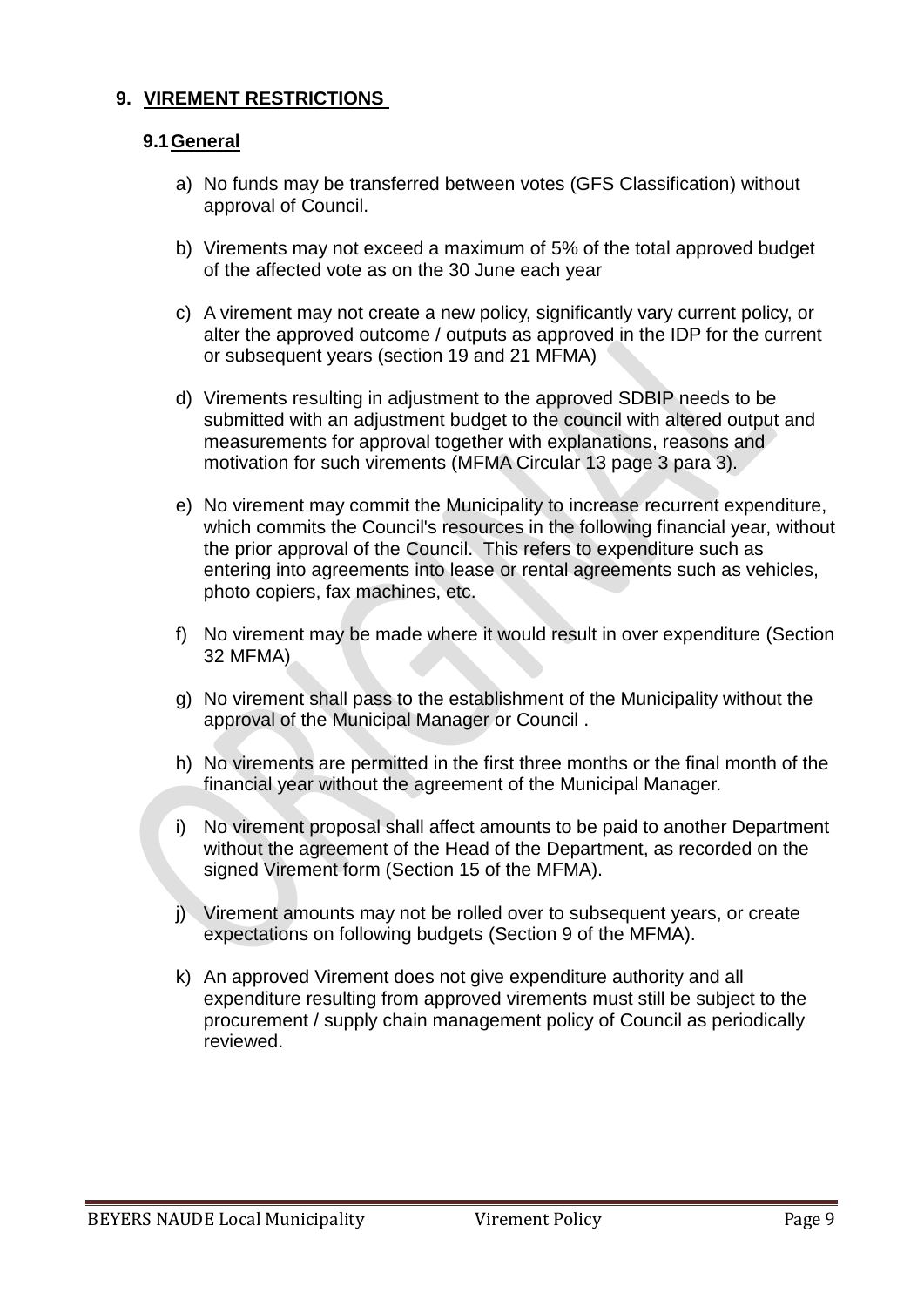#### **9.2Operating Budget**

- a) Virements are not permissible in order to fund any special purpose operating budgetary allocations approved by the council and which are specifically mentioned and highlighted as such during the approval of the budget.
- b) Only the Council may consider the virements of the funds referred to in 9.2(a) above and only after full valid motivations are provided for these virements.

# **9.3Capital Budget**

- a) Budgeted amounts in respect of approved capital projects which are, due to changed circumstances, not executed, can only be vired by means of an authorizing council resolution.
- b) Virements aimed at adding "new" projects to the capital budget are not permitted unless approved by the council.
- c) Virements in respect of savings on capital projects will only be permitted if allocated to projects approved as part of the annual or adjustment budgets or the 3 year capital program of the municipality
- d) Virements of conditional grants for purposes otherwise than specified in the relevant conditional grant approvals, are not permitted
- e) Virements of capital project allocations can only be approved in respect of projects funded by similar funding sources (e.g. MIG to MIG).
- g) Virements in capital budget allocations are only permitted within specified action plans and not across funding sources and must in addition have comparable asset lifespan classification.
- h) Virements from capital to operating expenditure are not permissible.

#### **9.4Revenue**

- a) No virements are permitted in relation to the revenue side of the budget.
- b) Revenue adjustments are to be adopted via an adjustments budget.
- c) Virement may not be made between Income and Expenditure items / votes.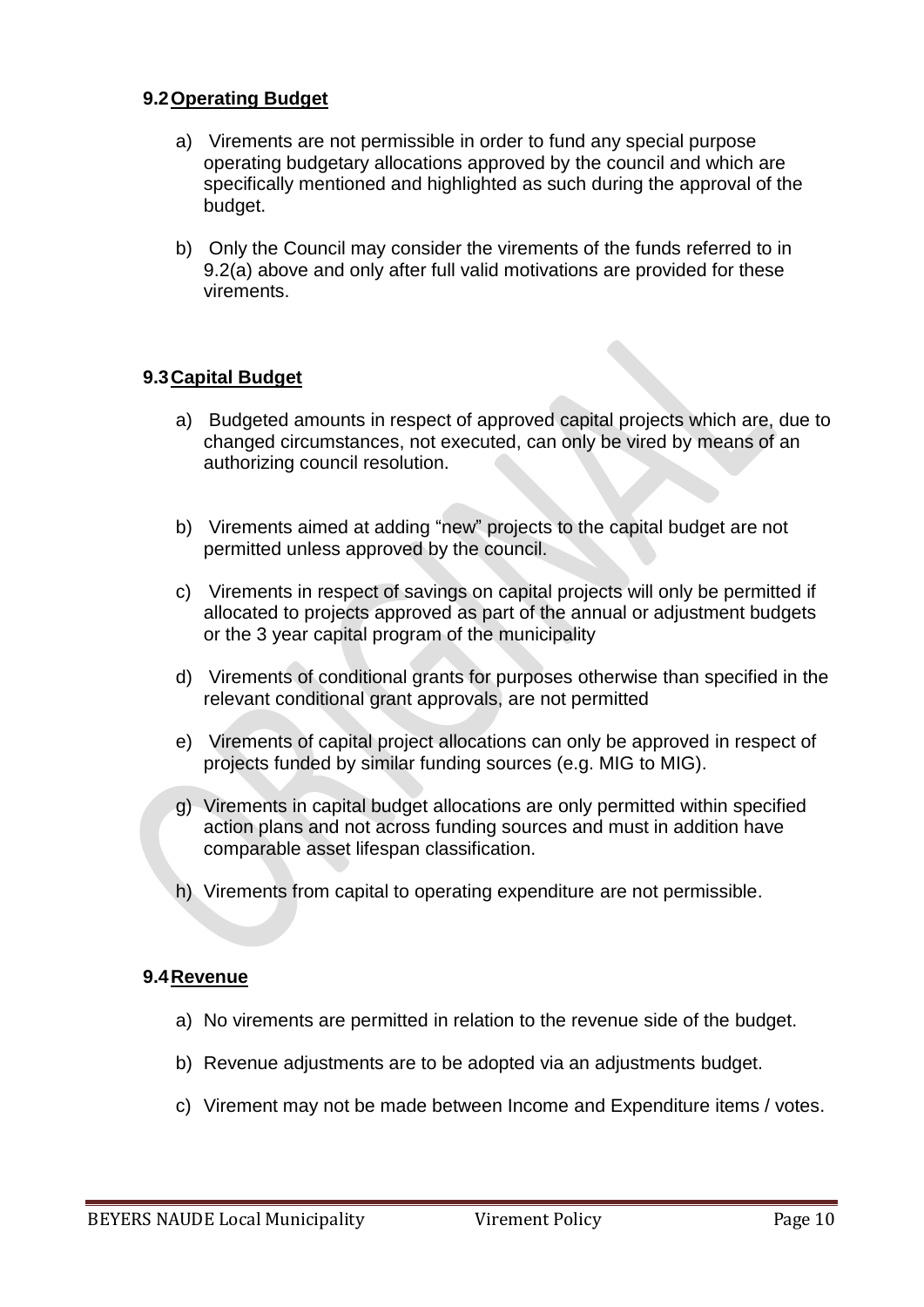#### **9.5Salaries, Wages and Allowances**

- a) Virements to and from salaries, wages and allowance are not permitted unless approved by the council.
- b) Any savings identified for the filling of approved, vacant posts not budgeted for, can only be vired by means of a council resolution adopted after consideration of the financial impact thereof in future financial years.
- c) If the virement relates to an increase in the work force establishment, then the council's existing recruitment policies and procedure will apply.

# **9.6Other expenditure**

- a) Virements to and from the following items are not allowed: bulk purchased; debt impairment; interest charges; depreciation; grants to individuals; revenue foregone; insurance; VAT and other non-cash backed items as determined by the CFO
- b) Virements may not be made in respect of ring-fenced allocations.
- c) Budget may not be transferred from support service (interdepartmental) costs, Capital financing, Depreciation, Contributions, Grant Expenditure and Income Foregone.
- d) Virement may not be made between Expenditure and Income items / votes.
- e) Virements in respect of expenditure votes financed from grants or any other external source of finance must be approved by the Council

# **10.VIREMENT PROCEDURES**

- a) All Virement proposals must be completed on the appropriate documentation and forwarded to the relevant Finance Officer for checking and implementation.
- b) All virements must be signed by the Vote holder (per department) and the Manager within which the vote is allocated.
- c) The Head of Directorates must ensure that virement application forms are completed in accordance with Council's virement policy and are not in conflict with the directorate's strategic objectives.
- d) A virement form must be completed for all Budget Transfers.
- e) All virements, excluding the virement between votes and capital budget, requires the approval of the Municipal Manager unless certain threshold is delegated to the CFO.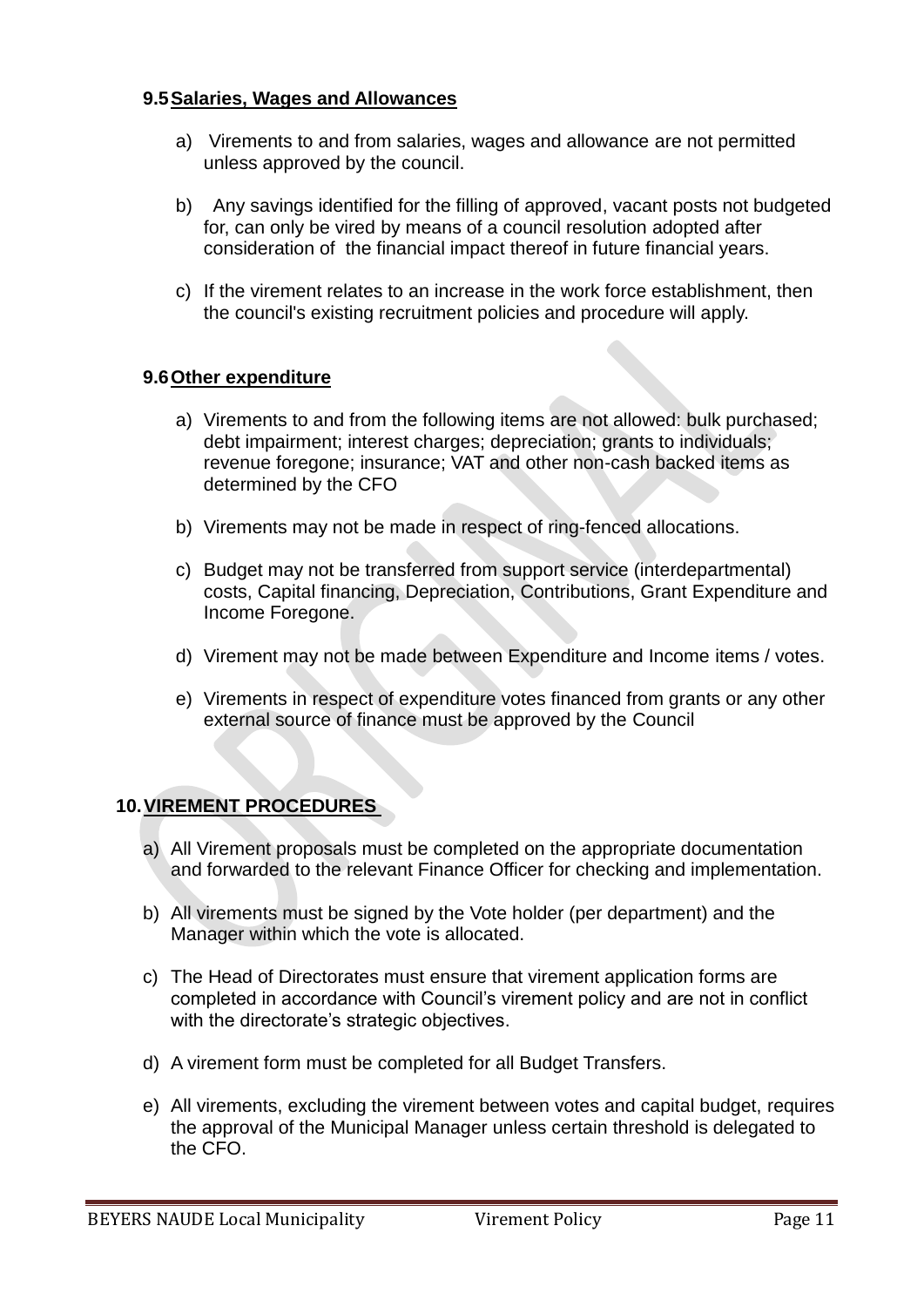- f) Where the virement will have an effect to the IDP / SDBIP, those changes must be included so as to reflect as such in the IDP / SDBIP. Adequate motivations for virements should clearly state the valid reason for the saving within the "giving" vote, as well as the reason for the additional amount required by the receiving vote.
- g) All valid, accurate and complete documentation must be in order and approved before any expandability can be committed or incurred (Section 79 of MFMA).
- h) After the approval of the virement has been obtained, the virement application form together with the supporting documentation must be sent to the Budget Officer for loading the virements into the financial system.
- i) After the virements have been loaded into the system, the Budget Officer must sign the virement form as proof that s/he has loaded the virements into the system.
- j) All approved virements documentation must be kept safely to ensure proper management of records and audit trail.

# **11.DELEGATIONS ON TRANSFERS**

#### **11.1 Transfers between Votes**

During the budget process the council decides on the total amount that is allocated to each specific function and classifies it as a vote. The reallocation of funds between "Votes" cannot be delegated to anyone other than the Council as this affects the IDP and service delivery to the communities. A council resolution must be sought as approval of such virement.

# **11.2 Transfers between Cost/Functional Centres**

Transfer between line item budgets between cost/functional Centres within a specific "vote" is delegated to the Municipal Manager through a procedure that must be informed by the Budget Steering Committee. Any transfer of funds between cost/functional centres by the Municipal Manager must be informed in writing by comments from the Chief Financial Officer. The amount of transfer by the Accounting Officer (Municipal Manager) is limited by the Delegation of Authority, and this amount is revised from time to time in line with the revision of the delegations.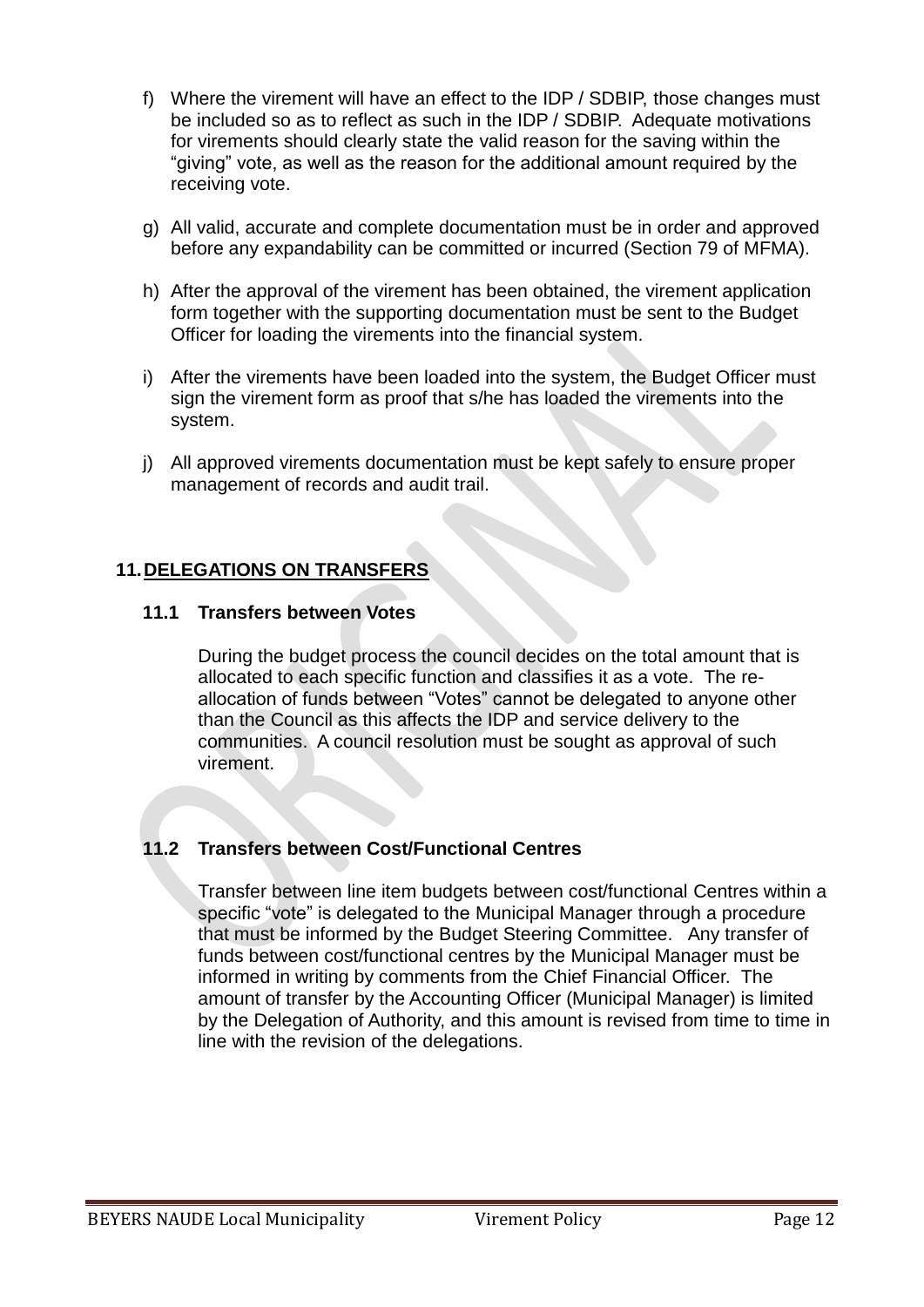# **11.3 Transfer within Capital Budget**

The council decides on the total amount that is allocated to each specific function and classifies it as a vote. The re-allocation of funds within the capital budgets cannot be delegated to anyone other than the Council as this may affect the IDP and service delivery to the communities.

A council resolution must be sought as approval of such virement and the budget, IDP and SDBIP should be adjusted to reflect such changes.

# **11.4 Transfer from Capital to Operating Budget**

Transfer of funds from capital to operating budget is not permitted.

# **12.REPORTING REQUIREMENTS**

- a) The Municipal Manager will report in writing to the Mayor on a quarterly basis on all virements that have taken place during that quarter.
- b) The report must include the following:
	- Name of directorate, section / division, vote description, vote number and amount within which the virement was transferred from and to which the funds are were re-allocated to
	- Valid reasons and adequate motivation for the virement
- c) The CFO and Municipal Manager will include all the virements for the year in the adjustment budget
- d) The Mayor must submit a report on the implementation of the budget and financial state of affairs of the municipality (including the virements that took place during the period under review) to the council within 30 days of the end of each quarter for approval where applicable.
- e) The Mayor must submit the adjustment budget together with the explanations and motivation for Council approval.
- f) The CFO must submit the approved adjustment budget to the Provincial and National Treasury in the prescribed formats within the required timelines.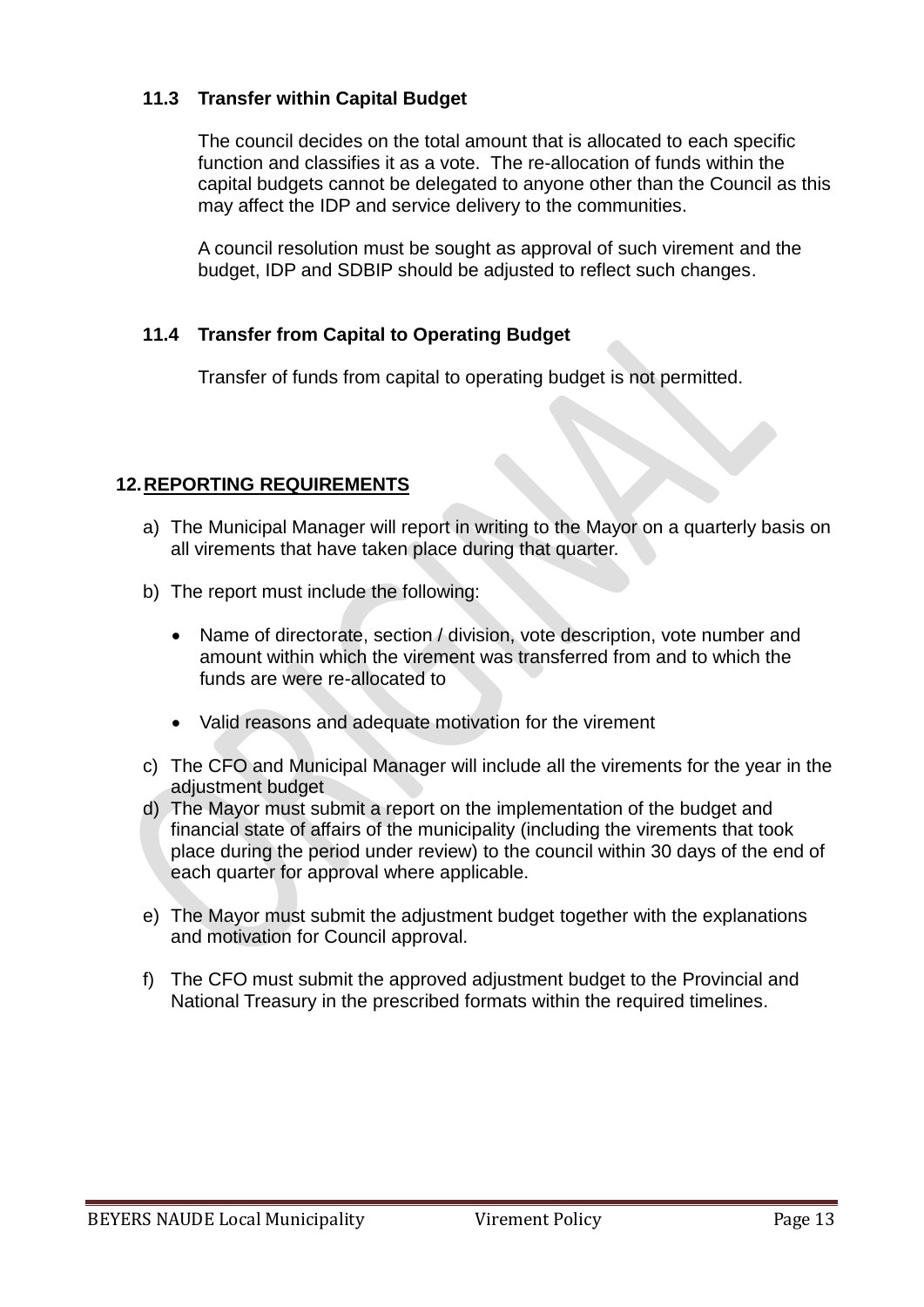# **13.RESPONSIBILITY FRAMEWORK**

#### **13.1 Development and Review**

The development and review of this policy remains the responsibility of the Finance Department. The review of this policy to be done annually except in extra-ordinary instances where circumstances may dictate a need to review the policy earlier.

# **13.2 Implementation and Monitoring**

The finance department has a responsibility of upholding the Virement policy. The senior managers or Heads of Departments are responsible for adhering to the policy at all times.

The CFO must monitor and report on compliance to the policy to the Municipal Manager and the Council.

The Municipal Manager must take corrective / disciplinary actions to address any non-compliance to the policy.

The Council must monitor the implementation of the policy and also play an oversight role to ensure that all municipal officials adhere to the policy at all times.

# **13.3 Enforcement**

It is the responsibility of each Head of Department to ensure that all provisions of this policy are strictly adhered to at all times. It is also the duty of each municipal official to ensure that the policy is adhered to at all times.

# **14.INFORMATION AND EDUCATION**

A signed copy of this policy should be placed on the municipality's website under "policies"

after its tabling or approval by the council. A signed hard copy of the policy should be placed in a file of policies which must be placed in an appropriate location in each Department / section for easy access to the relevant departmental personnel.

All staff members should be made aware of the policy through workshops, information sharing sessions and provision of copies of the approved policy. All staff members should sign that they have received, read and understood the policy. New staff members to be inducted on the applicable policies of the municipality as detailed in the municipality's recruitment policy.